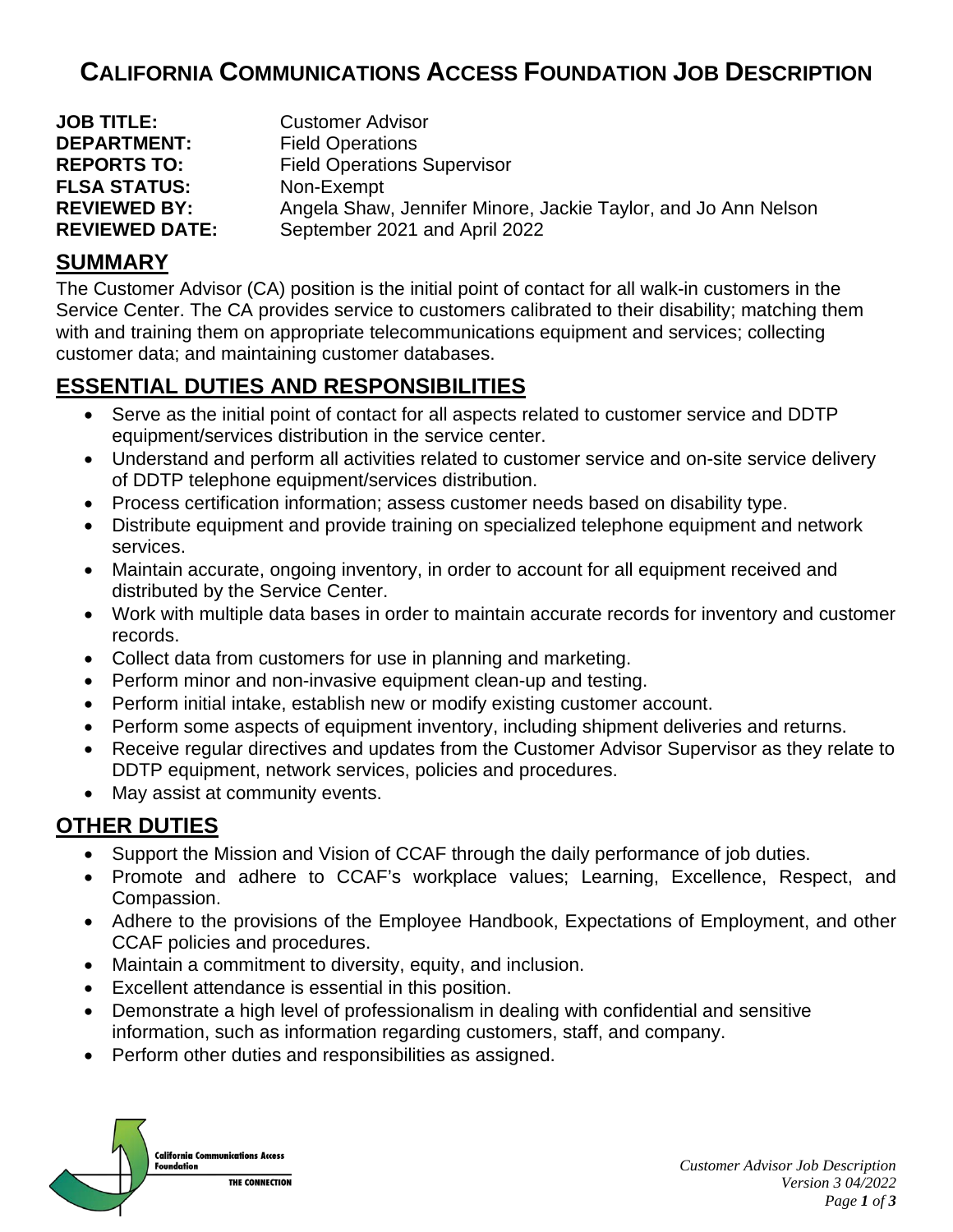# **ORGANIZATIONAL RELATIONSHIPS**

- Receive regular work instruction from the Field Ops Supervisors and Manager.
- Regularly interacts with CCAF customers to understand their needs and train them on the use of their equipment.
- Works and collaborates with other CCAF staff members and management.

# **QUALIFICATIONS**

*To perform this job successfully, an individual must be able to perform each essential duty satisfactorily. The requirements listed below are representative of the education, experience, knowledge, skill, and ability required. Reasonable accommodations may be made to enable individuals with disabilities to perform the essential duties.*

#### **EDUCATION**

• Associates' Degree (A.A.); or equivalent combination of education and experience.

#### **WORK EXPERIENCE**

- Minimum of one-year experience in customer service, teaching, or training.
- Experience working with the elderly and/or disabled population highly desirable.

#### **LICENSES OR CERTIFICATIONS**

• NA

### **KNOWLEDGE, SKILLS, AND ABILITIES**

- Customer Service
	- o Professional and friendly demeanor with the ability to build strong relationships.
	- o Effectively handle routine and non-routine inquires and concerns, know when to escalate to others.
	- o Proven ability to consistently and positively contribute in a fast-paced, changing work environment; with the ability to prioritize multiple functions, tasks, and deadlines.
	- o Highly organized, detail-oriented, and possess outstanding follow-through skills.
- Language and Communication
	- o Must be able to understand, read, write, and speak fluently the English language.
	- o Excellent written, verbal, and interpersonal communication skills and presentation skills, with ability to write routine reports and correspondences.
	- o Ability to read, analyze, and interpret common professional and technical instructions and manuals.
	- $\circ$  Ability to communicate in a second language is highly desirable, some positions may have a second language requirement.
	- o Ability to communicate in American Sign Language (ASL) a plus.
- Judgement and Reasoning
	- o Ability to collect and organize data for presentation purposes.
	- o Ability to define problems, collect data, establish facts, and draw valid conclusions.
- Mathematical Skills
	- o Perform basic to intermediate mathematical computations, including rates, ratios, and percentages.
	- o Ability to conduct inventory counts.
- Computer Skills
	- o Intermediate or higher proficiency with Microsoft Office tools; Outlook, Word, Excel, and PowerPoint.